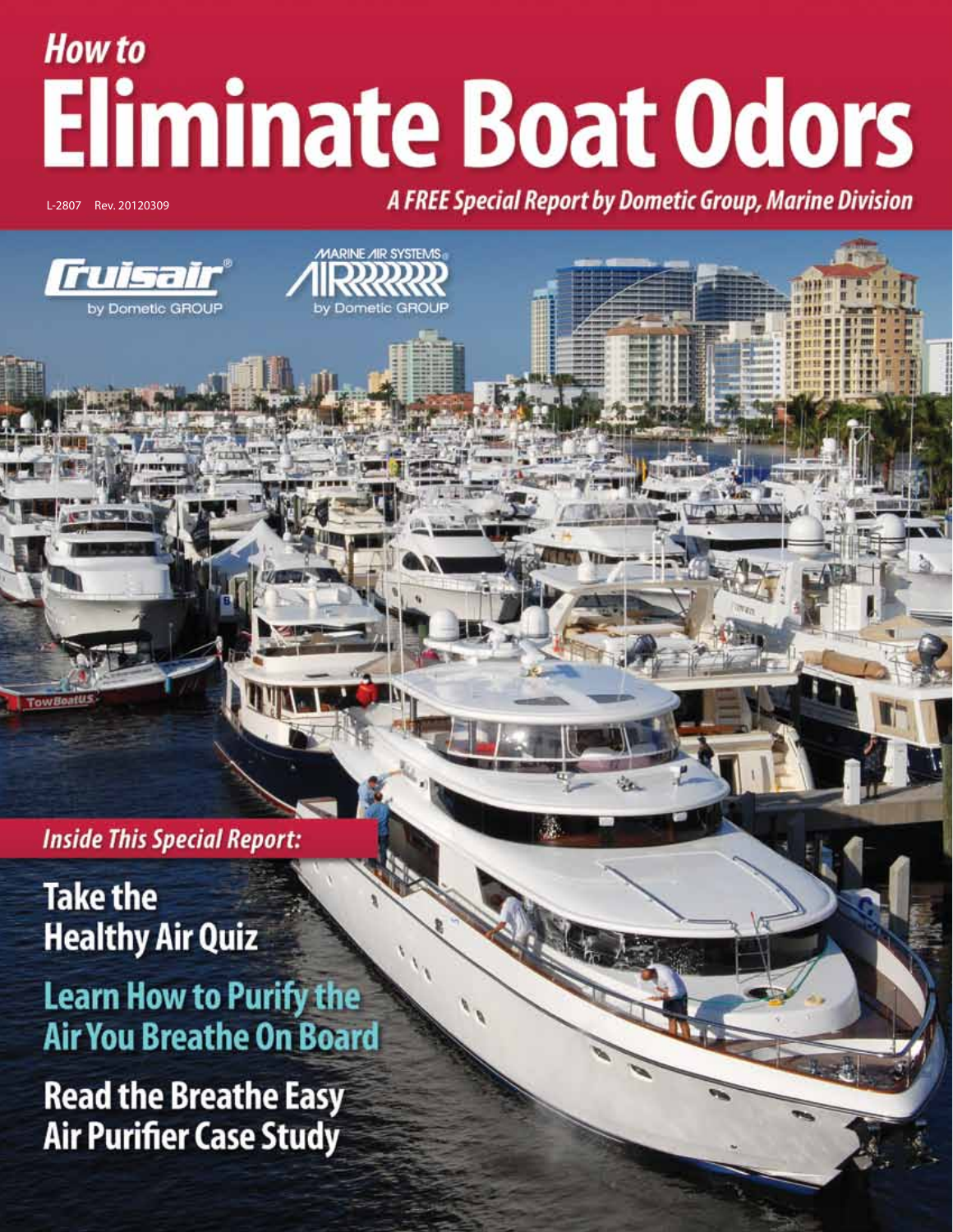*WATCH THE BREATHE EASY™ AIR PURIFIER VIDEOS AT:*



www.dometic.com/behealthy



Poor quality air inside your boat can aggravate allergy and asthma symptoms



Unpleasant cooking odors can linger for hours in your boat's confined spaces



Tobacco odors can make the air you breathe seem heavy and stale

#### *LIVE HEALTHY, BREATHE EASY ON BOARD*

Now you can reduce biological contaminants and stop odors on your yacht with the Breathe Easy™ In-Duct Air Purifier!

- Eliminate unpleasant pet, tobacco, cooking and other odors.
- Reduce mold spores, bacteria, viruses and fumes.
- Enhance air quality.
- Cleaner air may lessen allergy and asthma symptoms.
- Special UV light produces no harmful ozone.

As air circulates through the unit, non-ozone producing ultra-violet light reduces biological contaminants like mold spores, bacteria and viruses that pass through the system.

UV light energy activates the titanium-dioxide catalyst on the surface of the nanomesh structure. The molecules of pollutants and odors that come in contact with the catalytic nano-mesh structure are reconfigured into non-toxic elements.

Recirculating air makes multiple passes through the purifier, continuously improving air quality. Significantly cleaner, healthier air exits the system with up to 99.9% reduction in bacteria and fungi, and up to 98% reduction in volatile organic compounds.

#### *HOW SAFE IS THE AIR YOU BREATHE?*

Nothing affects your health like the quality of the air you breathe. Healthy food and clean water are important, but you breathe air every minute. It travels to every cell in your body. Make sure your boat's indoor air is healthy air.

"Inhalation is the primary exposure route of concern related to mold."

*— US Center for Disease Control* 

#### *WHAT ARE YOU DOING TO PROTECT YOUR HEALTH?*

**Indoor air can easily be five times more polluted than outdoor air.**

Unpleasant odors are an obvious sign of poor air quality, but many contaminants are odorless and more frequently evidenced through physical reactions like coughing, sneezing, sore throat, and watery eyes.

- Volatile organic compounds (VOCs) emanate from some carpets, fabrics, furnishings, and other commonly used products.
- Mold spores are often produced in damp environments.
- Pollen can be carried indoors on the air or on hair and clothing.
- Viruses and bacteria get trapped indoors and also contaminate the air.



*<sup>ID</sup> Dometic* 

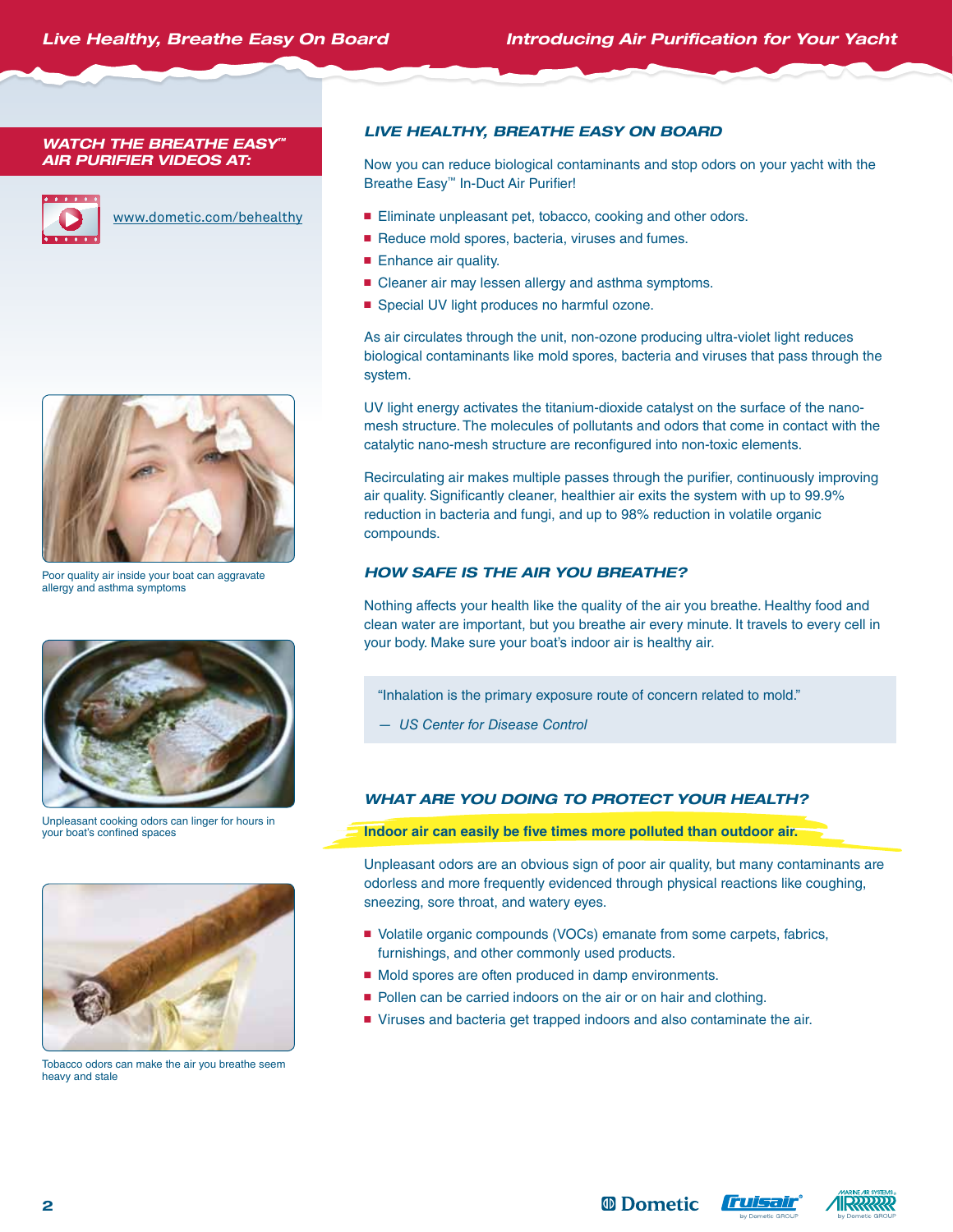#### *TAKE THIS QUICK HEALTHY-AIR QUIZ*

| <b>QUESTION</b>                                                                            | <b>YES</b> | <b>NO</b> |
|--------------------------------------------------------------------------------------------|------------|-----------|
| Is anyone smoking indoors?                                                                 |            |           |
| Is the humidity regularly above 50 percent?                                                |            |           |
| Can you see or smell mold or mildew?*                                                      |            |           |
| Are there leaks or standing water anywhere?                                                |            |           |
| Are household chemicals stored onboard?                                                    |            |           |
| Have you recently painted or added new furniture or carpeting?                             |            |           |
| Have you used pesticides recently?                                                         |            |           |
| Do outdoor fumes enter the cabins?                                                         |            |           |
| Do you frequently use scented air fresheners to mask odors?                                |            |           |
| Do health issues improve when you leave the boat and return<br>when you come back onboard? |            |           |

If you answered "yes" to any of these questions, you may have poor air quality. Take healthy action now!

"Molds produce a variety of volatile organic compounds which are responsible for the musty odors associated with fungal growth."

*— US Center for Disease Control* 

#### *HELP REDUCE ALLERGY AND ASTHMA SYMPTOMS*

Seventy-five percent of people live with someone who has allergies, asthma, or some other respiratory disease. Common particles such as dust, pollen, and pet dander aggravate these conditions and easily enter the confines of a boat.

Pollen is the most pervasive allergen. Just opening an exterior door can allow millions of these particles inside. Even pets that are bathed frequently can collect and carry pollen, dust, mold, and other allergens on their fur.

Reducing allergens from your air may reduce symptoms of allergies and asthma.

 *\* The Breathe Easy Air Purifier does not eliminate the source of ongoing mold and mildew problems.*

#### *DID YOU KNOW?*

Many short- and long-term health problems can be traced to poor air quality.

For more information on air quality and potential health concerns, visit these US Environmental Protection Agency web pages:

www.epa.gov/iaq/voc.html

www.epa.gov/iaq/biologic.html



Mold thriving on a blower's fan blades in a yacht's air conditioning system



Mold growing on insulation in a yacht



Mold spreading inside a yacht's wall panel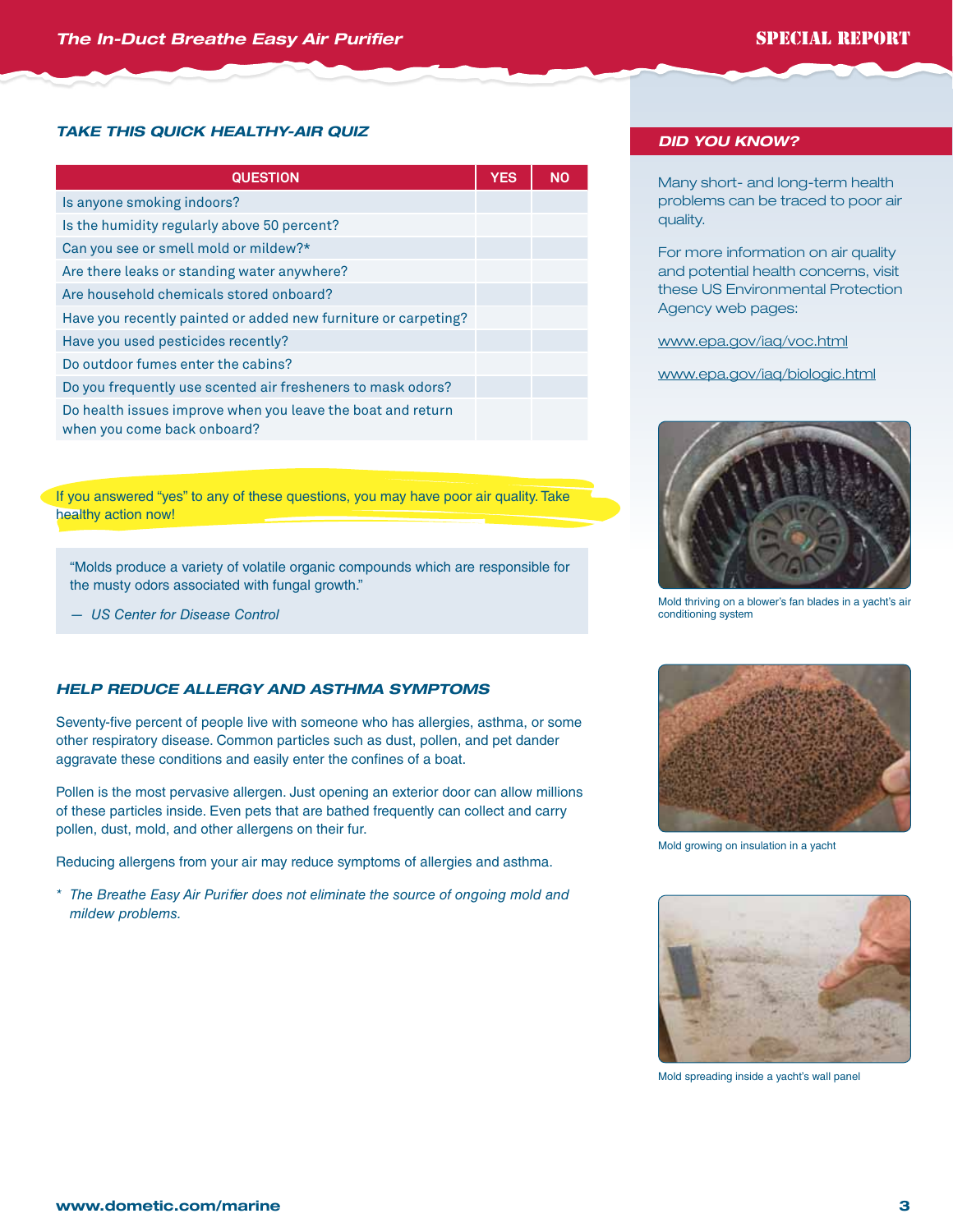#### *HOW THE IN-DUCT BREATHE EASY™ AIR PURIFIER WORKS*

Please refer to the corresponding illustration below.

- **O** Biological contaminants like VOCs, mold spores, bacteria, and viruses pass through the air conditioning duct and into the air purifier system.
- **2** UV light energy activates the titanium-dioxide catalyst on the surface of the nano-mesh structure. The molecules of pollutants and odors that come in contact with the catalytic nano-mesh structure are reconfigured into harmless, non-toxic elements. Vortex action maximizes air contact with the catalytic surface.
- **S** Significantly cleaner, healthier air exits the photocatalytic air purifier.



#### *HOW TO HELP PURIFY YOUR BOAT'S AIR*

**Dometic's Breathe Easy UV Air Purifier installed in the ducting helps purify the air going into the cabins as it leaves the blower.** Air quality continuously improves with each pass through the purifier.

**The Breathe Easy Air Purifier reduces pollen, mold spores, viruses, bacteria, VOCs, and unpleasant odors from the air such as tobacco smoke, pet and cooking odors.** It operates silently within the ductwork of your air conditioning system to make your onboard air fresher, cleaner, and healthier with each pass through the system. Using innovative photocatalytic nano-mesh technology with ultraviolet (UV) light, the Breathe Easy continuously improves air quality by reducing biological contaminants and VOCs.

UV light reduces biological contaminants like mold spores, bacteria, and viruses that pass through the air purifier system. UV light energy also activates the titanium-dioxide catalyst on the surface of the nano-mesh structure. The molecules of pollutants and odors that come in contact with it are reconfigured into non-toxic elements. The photocatalytic nano-mesh structure is safe and powerful, and the UV bulb uses a specific frequency of light that produces no harmful ozone.

The Breathe Easy Air Purifier's three-dimensional photocatalytic nano-mesh structure provides maximum surface area for maximum elimination of airborne contaminants that contact it. The nano-mesh structure is constructed of metalized foam. This minutely intricate construction provides 2200% more surface area for holding the molecular catalytic coating than is possible with a simple screen structure. This unique design also provides scant air resistance, so there is no noticeable decrease in air flow.

In addition, through the science of nanotechnology, the titanium-dioxide catalyst is restructured at the molecular level to have an increased number of contact surfaces. This formation puts 70% larger molecules on the contact surface and dramatically improves reactivity with contaminants.

Non-ozone-producing UV light bulb

A/C duct A/C duct A/C duct A/C duct A/C duct A/C duct A/C duct A/C duct A/C duct A/C duct A/C duct A/C duct A/C duct

VOCs, bacteria, fungi, mold, pollen and fumes Photocatalytic Nano-Mesh structure

Harmless water vapor and/or carbon dioxide

*<sup>ID</sup> Dometic* 

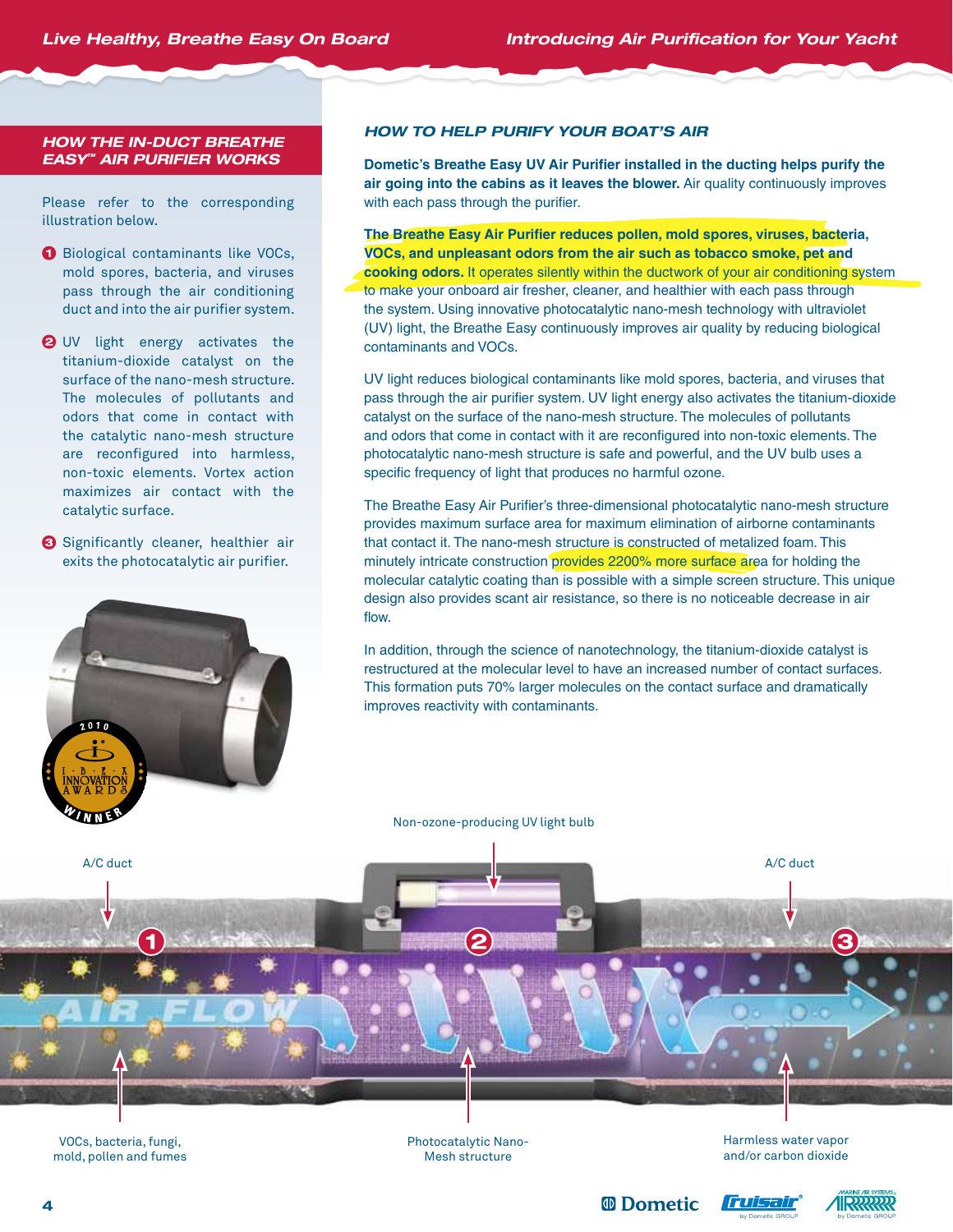#### *SCIENTIFIC TESTING PROVES EFFECTIVENESS*

The effectiveness of the Breathe Easy Air Purifier In-Duct Tube was proven by independent analysis conducted by Environmental Diagnostics Laboratory.

 In their test, the Breathe Easy In-Duct Tube was installed in the re-circulating ventilation duct of a specially constructed test chamber that was inoculated with chemical and microbiological contaminants. Temperature, pressure, and relative humidity remained constant throughout the experiment.

#### *INOCULATION PROCEDURE*

Before inoculation, baseline samples were taken for contaminants such as bioaerosols, aerosols, total particle counts, surface mold, and VOCs. Next, the test chamber was inoculated with chemical and microbiological contaminants.

#### *CHEMICAL CONTAMINANTS*

Individual beakers containing 50 ml each of the following volatile chemicals were placed on a table in the test chamber to disperse into the air through evaporation:

- DIFCO BBL<sup>™</sup> 212527 Acetone/Isopropanol (1:3)
- Formby's Tung Oil Finish Varnish (Aliphatic Hydrocarbons)
- Aramflex 520 Adhesive Synthetic resin with hydrocarbons and ketone solvents
- Lamp Light Ultra Pure Lamp Oil ™ Tetradecane, Pentadecane, and Hexadecane
- Diesel Fuel Mixture of Hydrocarbons
- Nail Polish Ethyl and Butyl Acetate, Nitrocellulose, Xylene

#### *MICROBIOLOGICAL CONTAMINANTS*

Suspensions of the following microbiological contaminants were prepared in a 1:1 ratio with distilled water then mixed in an aerosolization container for release into the test chamber:

#### **Bacteria**

- Alcaligenes faecalis
- Psudomonas aeruginosa
- Staphylococcus aureus

#### **Fungi**

- Aspergillus niger
- Penicillium citrinum
- Pithomyces chartarum

(Viability of the microbiological contaminants was verified by growing cultures on respective microbiological media.)

"Fungi can cause a variety of infectious and noninfectious conditions."

*— US Center for Disease Control* 

#### *BREATHE EASY™ AIR PURIFIER TESTIMONIALS*

"The crew had consistent problems with sore throats and coughs. So we've gone to Dometic. We discovered the air went from being almost heavy and saturated to being a lot lighter. It was easier to breathe…cleaner. It's fantastic."

*— James Rose-Innes, First Mate, Cheoy Lee 95', Fort Lauderdale, FL*

"After cleaning up a diesel fuel leak from the generator, we still had a persistent petroleum odor. I installed the portable Breathe Easy Air Purifier in the galley. A week later all odors were completely eliminated."

> *— John H. Thommen, Owner Tiara 33', Guilford, CT*



Exterior of the Breathe Easy Air Purifier test chamber at Environmental Diagnostics Laboratory



In-Duct Breathe Easy Air Purifier tube installed in the test chamber's ventilation system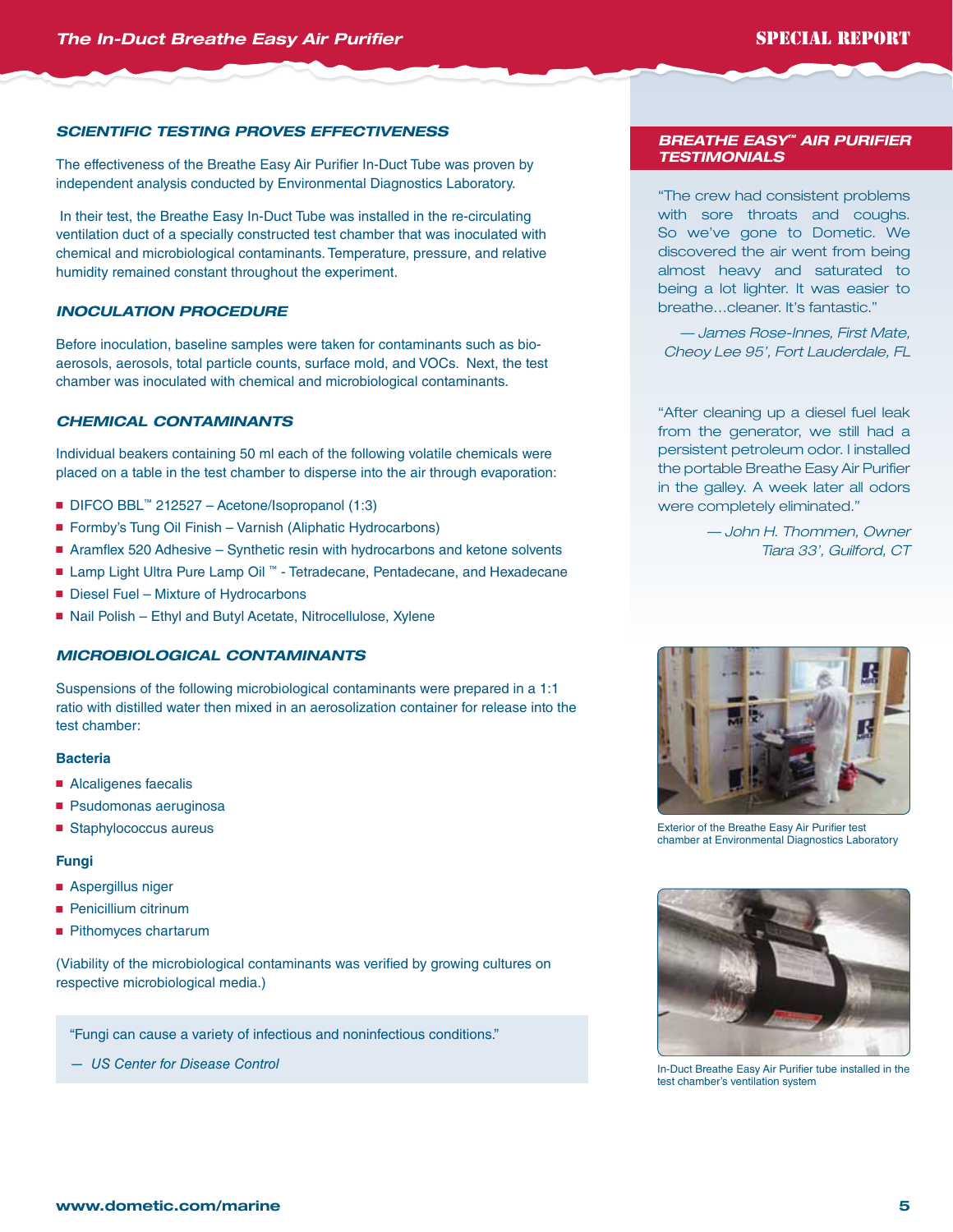

Monitoring of the test chamber during testing



Inspection of the Breathe Easy Air Purifier test chamber



Sources of VOCs inside the test chamber



Bacterial colonies in a petri dish from test chamber air samples taken before (left) and after testing of the In-Duct Breathe Easy Air Purifier

#### *PRE-TEST ANALYSIS*

After aerosolization of the microbiological contaminants into the test chamber, and in conjunction with the previous and ongoing dispersion of volatile organic chemicals, post-inoculation environmental samples were collected for bio-aerosols, aerosols, surface mold, total particle counts, and VOCs. Their levels were recorded.

#### *TESTING*

The Breathe Easy Air Purifier In-Duct Tube was turned on and the re-circulating ventilation system was activated.

Environmental conditions inside the chamber were continuously monitored for total particle counts, VOCs, relative humidity, temperature, and pressure. In addition, gravitational settling plates for the bacteria and fungi bio-aerosols were also monitored.

#### *POST-TEST ANALYSIS*

After completion of the test, the Breathe Easy Air Purifier In-Duct Tube and the recirculating ventilation system were switched off. Environmental samples were collected for bio-aerosols, aerosols, surface mold, total particle counts, and VOCs. Their levels were recorded and the results were analyzed.

#### *TEST RESULTS*

**"Our findings show that in accordance with the manufacturer's claim, the equipment/technique is effective in reducing the indoor air pollutants, both biological as well as chemical."**

*— Environmental Diagnostics Laboratory, Clearwater, FL*

The air-purification test results for more than 20 contaminants are shown below.

| <b>Reduces Microbiological Contaminants Up to 99.9%</b> |   |                        |  |  |  |
|---------------------------------------------------------|---|------------------------|--|--|--|
| <b>Bacteria</b>                                         | ✓ | <b>Pollen Grains</b>   |  |  |  |
| Fungi                                                   | ✓ | <b>Fungal Elements</b> |  |  |  |
| <b>Opaque Particles</b>                                 | ✓ | <b>Surface Mold</b>    |  |  |  |
| <b>Skin Cell Fragments</b>                              |   | <b>Others</b>          |  |  |  |

| <b>Reduces Chemical Contaminants Up to 98%</b> |                            |                          |  |  |  |
|------------------------------------------------|----------------------------|--------------------------|--|--|--|
| Acetone                                        | ✓                          | Hexane                   |  |  |  |
| <b>Benzene</b>                                 | V                          | <b>Isopropyl alcohol</b> |  |  |  |
| Cyclohexane                                    | $\boldsymbol{\mathcal{U}}$ | O-Xylene                 |  |  |  |
| Ethylacetate                                   | $\boldsymbol{\nu}$         | <b>Toluene</b>           |  |  |  |
| Ethylebenzen                                   | ✓                          | <b>Total Particles</b>   |  |  |  |
| Heptane                                        | ✓                          | <b>Total VOCs</b>        |  |  |  |

#### *IT'S CLEAR*

*If you want cleaner, healthier air inside your boat, install a Breathe Easy™ Air Purifier.*



*<sup><i>I***D Dometic**</sup>

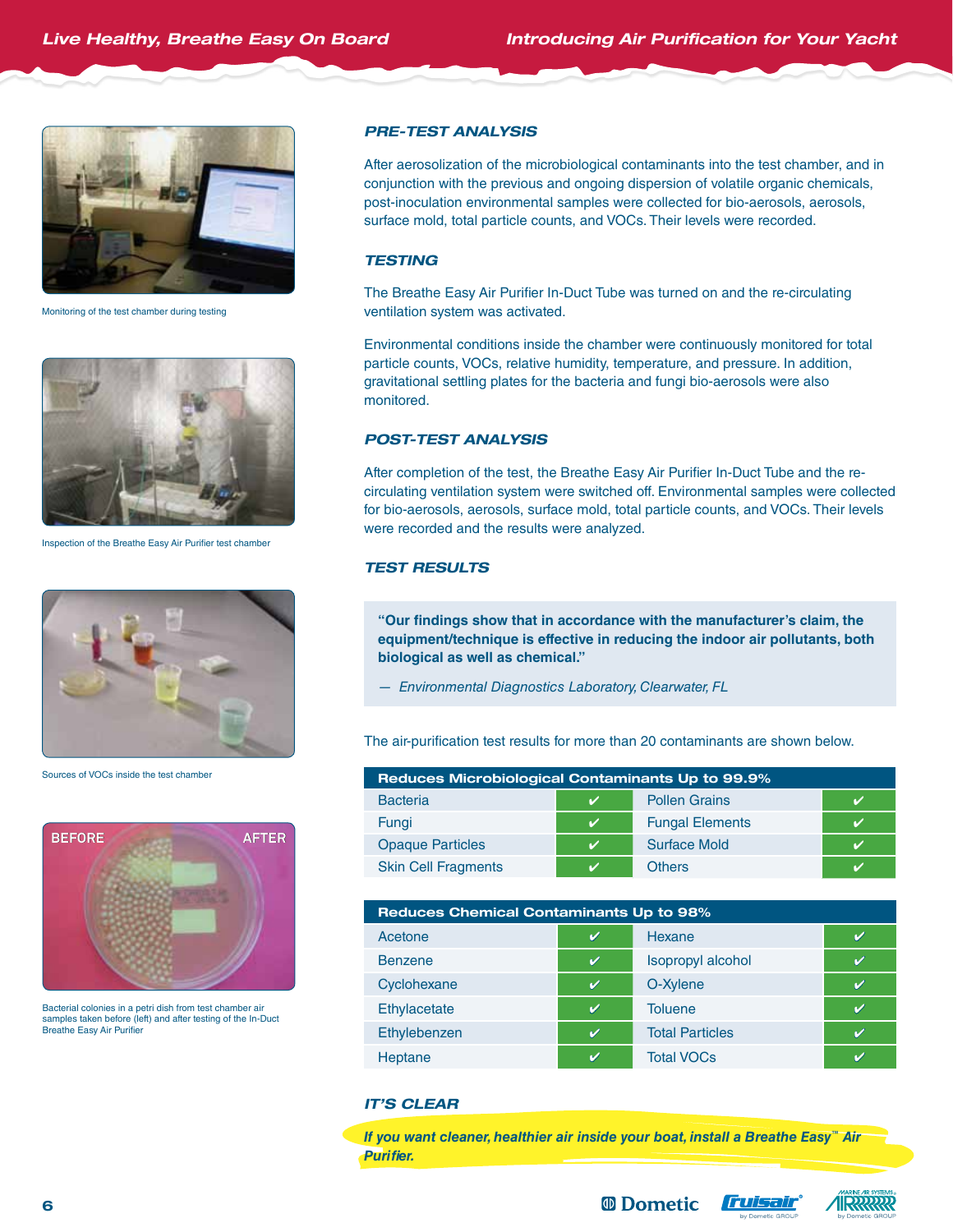#### **bReathe easy Case stUdy**

### *TOURNAMENT FISHING BOAT CLEARS THE AIR WITH IN-DUCT BREATHE EASY TUBES*

#### **Plagued By Unhealthy Air**



The *Big Oh*

Champion sport fishing vessel the *Big Oh* and its crew spend many days at sea competing in some of the world's biggest tournaments. During tournament season, when boat owner Gray Ingram lives aboard his boat, he noticed that cooking and other odors lingered in the saloon, and that his sinuses became congested when sleeping on-board.

Due to the damp and confined nature of on-board living spaces, stuffy, smelly and unhealthy air is common on boats of all sizes. The build-up of fumes, odors, mold, and volatile organic compounds (VOCs) create problems for many boaters. Poor ventilation leads to dampness that causes unpleasant smells and contributes to health issues such as eye and respiratory-tract irritation.

Cooking on-board, especially meals featuring fish, added another dimension of pungent, lingering odors to the indoor environment of the *Big Oh*.

#### **Salvation Through In-Duct Air Purification**



Breathe Easy In-Duct Air Purifier installed in the ductwork of the *Big Oh*

To remove the contaminants that caused odors and unhealthy air, Ingram installed two of Dometic's Innovation Award-winning In-Duct Breathe Easy tubes to purify the air. The first Breathe Easy was installed in the boat's saloon to eliminate cooking odors, and to eliminate the contaminants causing his breathing problems, a second was installed in the master stateroom.

Designed to work silently within the ducting of

a yacht's air conditioning system, the Breathe Easy tubes use ultraviolet light and photocatalytic nano-mesh technology to remove up to 99.9% of the biological and chemical contaminants — including the odors of tobacco smoke, mildew, mustiness, chemical vapors, and toilets. The result is fresher, cleaner and healthier air for everyone on board.

With each re-circulating pass through the air conditioning system equipped with Breathe Easy tubes, the contaminated air aboard the *Big Oh* became cleaner, healthier, and odor free.

#### **The Sweet Smell of Victory Over Bad Air**

"We cook a lot on-board, and the Breathe Easy gets rid of the smells real fast," said Ingram.

"I live on-board when we travel and always had problems with congestion and sinus drainage, but have not had a problem since we installed the Breathe Easy," he said.

Ingram added, "I'm very pleased with the product and will definitely have Breathe Easy units on-board any new boats I get in the future."

#### *BREATHE EASY™ IN-DUCT AIR PURIFIER TESTIMONIALS*



"I live onboard when we travel and always had problems with congestion and sinus drainage, but have not had a problem with that since we put the

Breathe Easy on the boat. I'm very pleased with the product."

"We do a lot of cooking onboard and the Breathe Easy gets rid of the cooking smells real fast."

*Gray Ingram, Sportfishing Tournament Champion*



"The crew had consistent problems with sore throats and coughs. So we've gone to Dometic. We discovered the air…went from being

almost heavy and saturated to being a lot lighter. It was easier to breathe… cleaner. It's fantastic."

 *— James Rose-Innes, First Mate 95 ft. Motor Yacht*